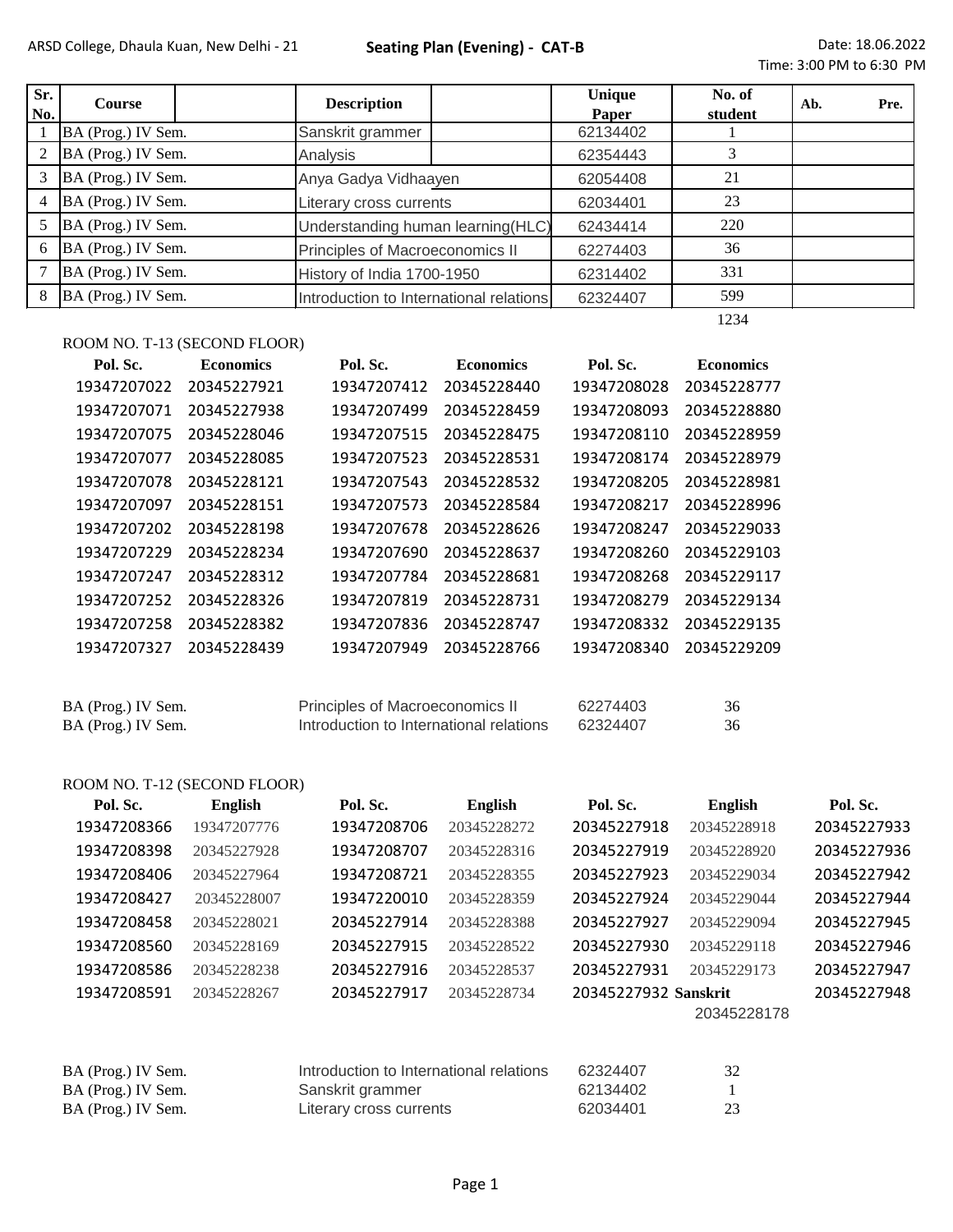BA (Prog.) IV Sem. History of India 1700-1950 62314402 32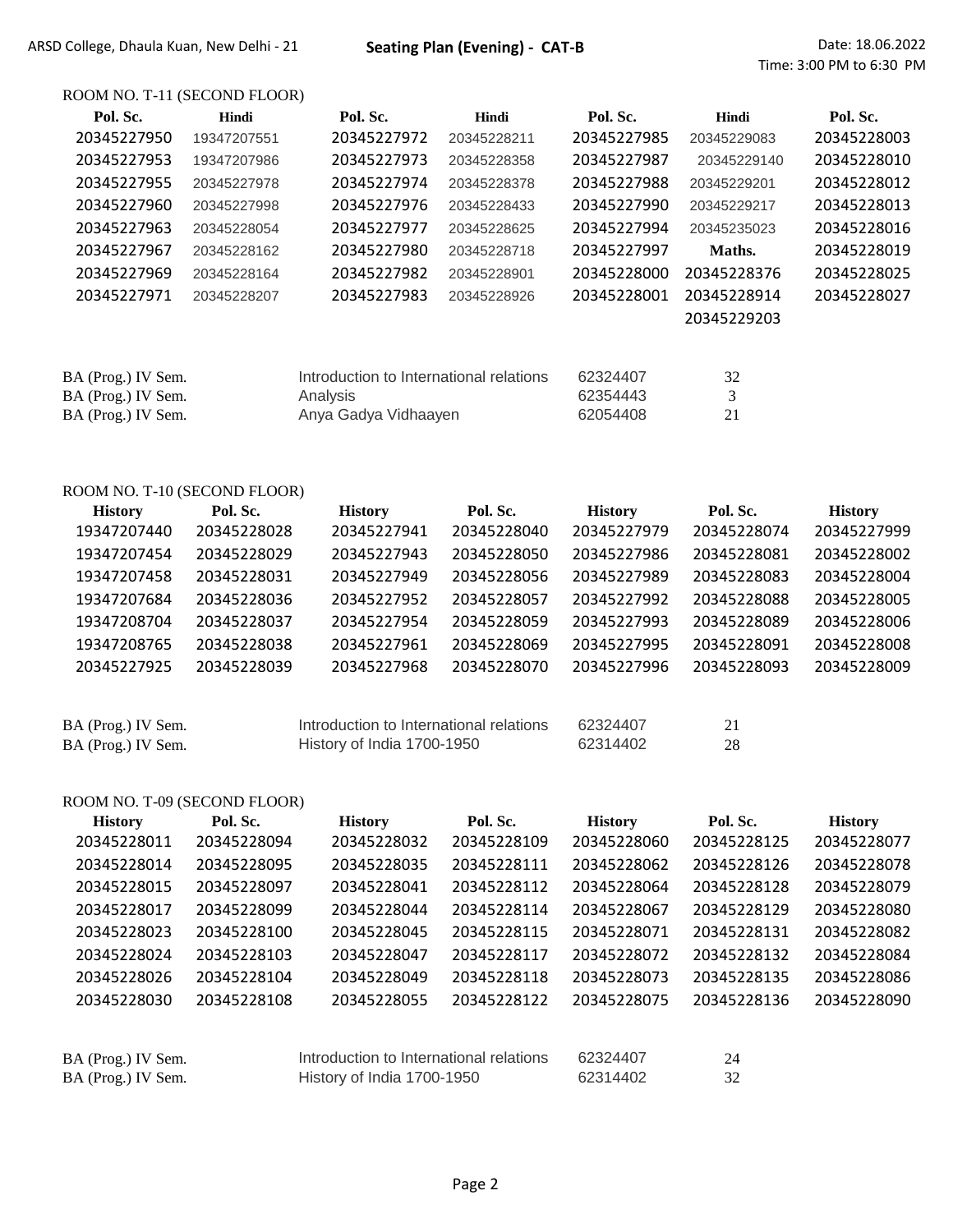ROOM NO. T-08 (SECOND FLOOR)

| <b>History</b>               | Pol. Sc.    | <b>History</b>                          | Pol. Sc.    | <b>History</b> | Pol. Sc.    | <b>History</b> |
|------------------------------|-------------|-----------------------------------------|-------------|----------------|-------------|----------------|
| 20345228092                  | 20345228139 | 20345228133                             | 20345228158 | 20345228149    | 20345228172 | 20345228200    |
| 20345228102                  | 20345228140 | 20345228134                             | 20345228159 | 20345228168    | 20345228173 | 20345228202    |
| 20345228105                  | 20345228147 | 20345228142                             | 20345228160 | 20345228174    | 20345228176 | 20345228210    |
| 20345228107                  | 20345228152 | 20345228143                             | 20345228161 | 20345228179    | 20345228177 | 20345228213    |
| 20345228113                  | 20345228153 | 20345228144                             | 20345228163 | 20345228180    | 20345228181 | 20345228215    |
| 20345228116                  | 20345228154 | 20345228145                             | 20345228165 | 20345228189    | 20345228184 | 20345228216    |
| 20345228119                  | 20345228155 | 20345228146                             | 20345228167 | 20345228197    | 20345228185 | 20345228218    |
|                              |             |                                         |             |                |             |                |
| BA (Prog.) IV Sem.           |             | Introduction to International relations |             | 62324407       | 21          |                |
| BA (Prog.) IV Sem.           |             | History of India 1700-1950              |             | 62314402       | 28          |                |
| ROOM NO. T-07 (SECOND FLOOR) |             |                                         |             |                |             |                |
| <b>History</b>               | Pol. Sc.    | <b>History</b>                          | Pol. Sc.    | <b>History</b> | Pol. Sc.    | <b>History</b> |
| 20345228219                  | 20345228187 | 20345228242                             | 20345228204 | 20345228268    | 20345228217 | 20345228297    |
| 20345228220                  | 20345228188 | 20345228252                             | 20345228205 | 20345228275    | 20345228227 | 20345228304    |
| 20345228221                  | 20345228192 | 20345228258                             | 20345228206 | 20345228280    | 20345228230 | 20345228308    |
| 20345228223                  | 20345228194 | 20345228260                             | 20345228208 | 20345228281    | 20345228233 | 20345228311    |
| 20345228225                  | 20345228199 | 20345228261                             | 20345228209 | 20345228283    | 20345228236 | 20345228313    |
| 20345228229                  | 20345228201 | 20345228265                             | 20345228212 | 20345228286    | 20345228239 | 20345228324    |

20345228235 20345228203 20345228266 20345228214 20345228291 20345228240 20345228325

| BA (Prog.) IV Sem. | Introduction to International relations | 62324407 |     |
|--------------------|-----------------------------------------|----------|-----|
| BA (Prog.) IV Sem. | History of India 1700-1950              | 62314402 | 28. |

#### ROOM NO. T-06 (SECOND FLOOR)

| <b>History</b>     | Pol. Sc.    | <b>History</b>                          | Pol. Sc.    | <b>History</b> | Pol. Sc.    | <b>History</b> |
|--------------------|-------------|-----------------------------------------|-------------|----------------|-------------|----------------|
| 20345228328        | 20345228241 | 20345228354                             | 20345228259 | 20345228396    | 20345228278 | 20345228453    |
| 20345228330        | 20345228244 | 20345228366                             | 20345228262 | 20345228397    | 20345228284 | 20345228457    |
| 20345228337        | 20345228245 | 20345228371                             | 20345228269 | 20345228404    | 20345228288 | 20345228460    |
| 20345228341        | 20345228247 | 20345228372                             | 20345228271 | 20345228420    | 20345228292 | 20345228461    |
| 20345228347        | 20345228248 | 20345228374                             | 20345228273 | 20345228422    | 20345228294 | 20345228462    |
| 20345228349        | 20345228253 | 20345228375                             | 20345228274 | 20345228424    | 20345228295 | 20345228463    |
| 20345228353        | 20345228255 | 20345228390                             | 20345228276 | 20345228450    | 20345228299 | 20345228468    |
|                    |             |                                         |             |                |             |                |
| BA (Prog.) IV Sem. |             | Introduction to International relations |             | 62324407       | 21          |                |
| BA (Prog.) IV Sem. |             | History of India 1700-1950              |             | 62314402       | 28          |                |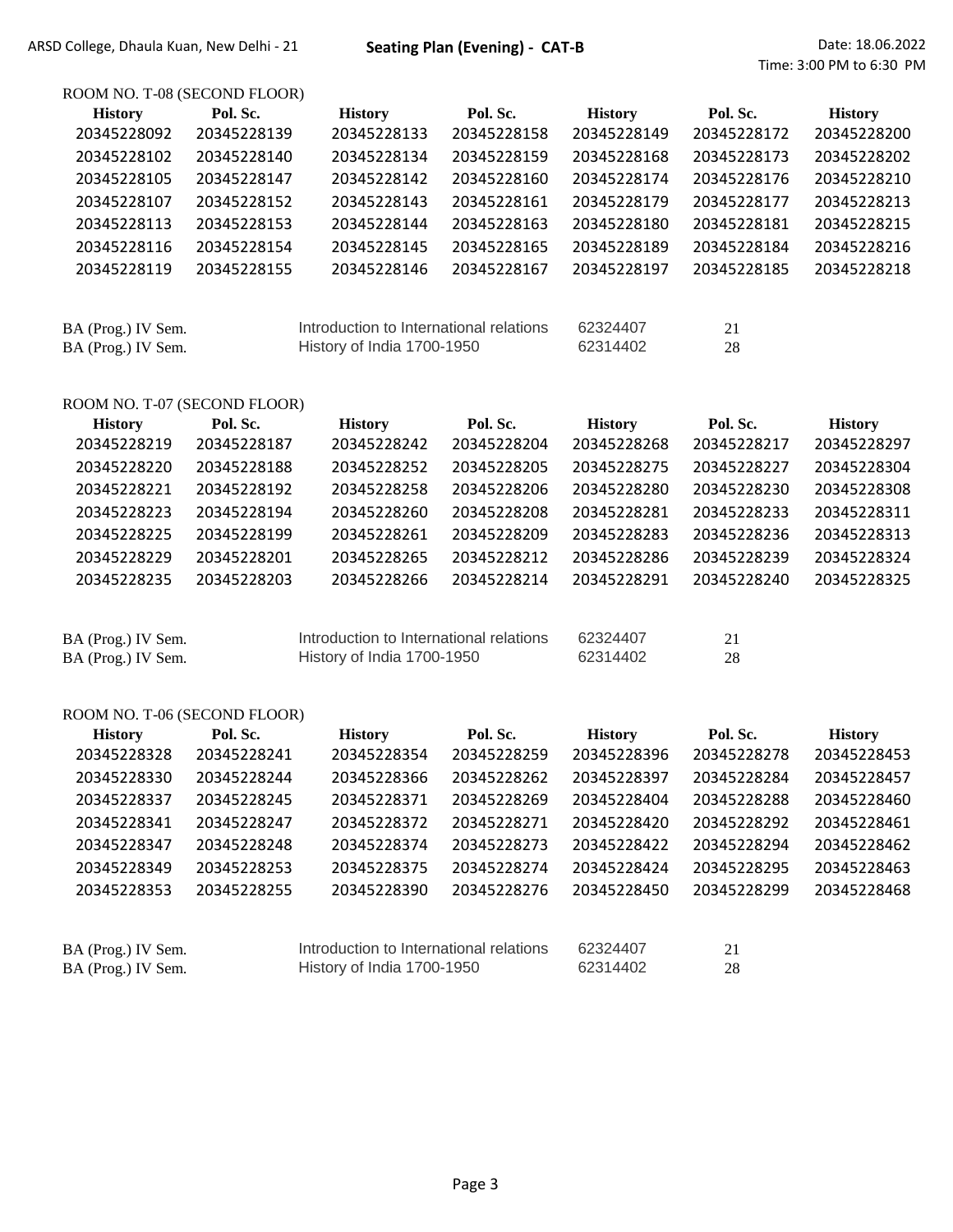| ROOM NO. T-05 (SECOND FLOOR)  |             |                                         |             |                               |                         |
|-------------------------------|-------------|-----------------------------------------|-------------|-------------------------------|-------------------------|
| <b>History</b>                | Pol. Sc.    | <b>History</b>                          | Pol. Sc.    | <b>History</b>                | Pol. Sc.                |
| 20345228472                   | 20345228300 | 20345228504                             | 20345228329 | 20345228542                   | 20345228345             |
| 20345228473                   | 20345228303 | 20345228507                             | 20345228331 | 20345228548                   | 20345228350             |
| 20345228482                   | 20345228305 | 20345228509                             | 20345228332 | 20345228551                   | 20345228351             |
| 20345228483                   | 20345228306 | 20345228513                             | 20345228333 | 20345228556                   | 20345228360             |
| 20345228492                   | 20345228307 | 20345228519                             | 20345228334 | 20345228558                   | 20345228361             |
| 20345228498                   | 20345228310 | 20345228520                             | 20345228335 | 20345228564                   | 20345228362             |
| 20345228499                   | 20345228315 | 20345228521                             | 20345228336 | 20345228570                   | 20345228368             |
| 20345228501                   | 20345228318 | 20345228525                             | 20345228338 | 20345228571                   | 20345228369             |
| 20345228502                   | 20345228320 | 20345228526                             | 20345228339 | 20345228572                   | 20345228377             |
| 20345228503                   | 20345228321 | 20345228541                             |             |                               |                         |
| BA (Prog.) IV Sem.            |             | Introduction to International relations |             | 62324407                      | 28                      |
| BA (Prog.) IV Sem.            |             | History of India 1700-1950              |             | 62314402                      | 29                      |
|                               |             |                                         |             |                               |                         |
| ROOM NO. T-04 (SECOND FLOOR)  | Pol. Sc.    |                                         | Pol. Sc.    |                               |                         |
| <b>History</b><br>20345228573 | 20345228379 | <b>History</b><br>20345228617           | 20345228393 | <b>History</b><br>20345228647 | Pol. Sc.<br>20345228408 |
| 20345228578                   | 20345228380 | 20345228621                             | 20345228394 | 20345228652                   | 20345228412             |
| 20345228579                   | 20345228381 | 20345228622                             | 20345228395 | 20345228655                   | 20345228413             |
| 20345228582                   | 20345228383 | 20345228629                             | 20345228398 | 20345228656                   | 20345228414             |
| 20345228594                   | 20345228384 | 20345228633                             | 20345228399 | 20345228663                   | 20345228416             |
| 20345228601                   | 20345228385 | 20345228635                             | 20345228400 | 20345228665                   | 20345228417             |
| 20345228604                   | 20345228386 | 20345228638                             | 20345228402 | 20345228667                   | 20345228418             |
| 20345228606                   | 20345228387 | 20345228642                             | 20345228405 | 20345228669                   | 20345228419             |
| 20345228607                   | 20345228389 | 20345228643                             | 20345228406 | 20345228687                   | 20345228423             |
| 20345228608                   | 20345228391 | 20345228644                             | 20345228407 | 20345228695                   | 20345228427             |
|                               |             |                                         |             |                               |                         |
| BA (Prog.) IV Sem.            |             | Introduction to International relations |             | 62324407                      | 30                      |
| BA (Prog.) IV Sem.            |             | History of India 1700-1950              |             | 62314402                      | 30                      |
| ROOM NO. T-03 (SECOND FLOOR)  |             |                                         |             |                               |                         |
| <b>History</b>                | Pol. Sc.    | <b>History</b>                          | Pol. Sc.    | <b>History</b>                | Pol. Sc.                |
| 20345228697                   | 20345228428 | 20345228728                             | 20345228447 | 20345228751                   | 20345228476             |
| 20345228698                   | 20345228432 | 20345228729                             | 20345228448 | 20345228756                   | 20345228479             |
| 20345228701                   | 20345228435 | 20345228730                             | 20345228451 | 20345228759                   | 20345228484             |
| 20345228704                   | 20345228437 | 20345228735                             | 20345228452 | 20345228761                   | 20345228486             |
| 20345228705                   | 20345228438 | 20345228737                             | 20345228455 | 20345228769                   | 20345228488             |
| 20345228712                   | 20345228442 | 20345228738                             | 20345228458 | 20345228779                   | 20345228489             |
| 20345228713                   | 20345228443 | 20345228740                             | 20345228465 | 20345228783                   | 20345228490             |
| 20345228715                   | 20345228444 | 20345228741                             | 20345228469 | 20345228786                   | 20345228495             |
| 20345228726                   | 20345228445 | 20345228745                             | 20345228471 | 20345228788                   | 20345228500             |
| 20345228727                   | 20345228446 | 20345228749                             | 20345228474 | 20345228792                   | 20345228506             |

| BA (Prog.) IV Sem. | Introduction to International relations | 62324407 |    |
|--------------------|-----------------------------------------|----------|----|
| BA (Prog.) IV Sem. | History of India 1700-1950              | 62314402 | 30 |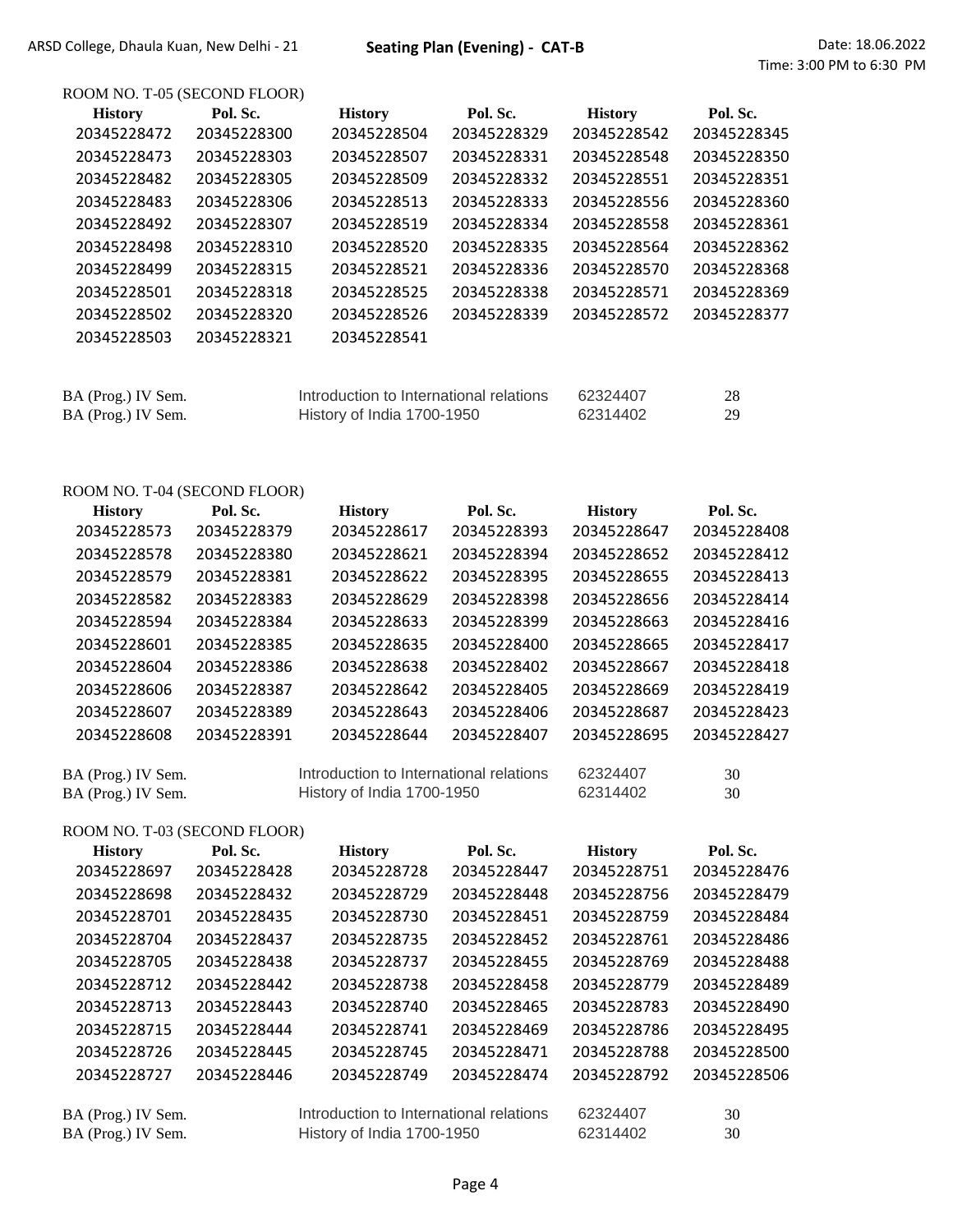ROOM NO. T-02 (SECOND FLOOR)

| <b>History</b>               | Pol. Sc.    | <b>History</b>                                                        | Pol. Sc.    | <b>History</b>       | Pol. Sc.    |
|------------------------------|-------------|-----------------------------------------------------------------------|-------------|----------------------|-------------|
| 20345228797                  | 20345228510 | 20345228851                                                           | 20345228533 | 20345228908          | 20345228549 |
| 20345228806                  | 20345228511 | 20345228852                                                           | 20345228534 | 20345228912          | 20345228550 |
| 20345228811                  | 20345228512 | 20345228855                                                           | 20345228535 | 20345228916          | 20345228552 |
| 20345228812                  | 20345228515 | 20345228856                                                           | 20345228538 | 20345228922          | 20345228554 |
| 20345228818                  | 20345228518 | 20345228863                                                           | 20345228539 | 20345228929          | 20345228557 |
| 20345228820                  | 20345228523 | 20345228869                                                           | 20345228540 | 20345228933          | 20345228559 |
| 20345228828                  | 20345228527 | 20345228876                                                           | 20345228543 | 20345228940          | 20345228560 |
| 20345228829                  | 20345228528 | 20345228900                                                           | 20345228545 | 20345228941          | 20345228561 |
| 20345228831                  | 20345228529 | 20345228902                                                           | 20345228546 | 20345228943          | 20345228565 |
| 20345228833                  | 20345228530 | 20345228904                                                           | 20345228547 | 20345228950          | 20345228566 |
|                              |             |                                                                       |             |                      |             |
| BA (Prog.) IV Sem.           |             | Introduction to International relations                               |             | 62324407             | 30          |
| BA (Prog.) IV Sem.           |             | History of India 1700-1950                                            |             | 62314402             | 30          |
| ROOM NO. T-01 (SECOND FLOOR) |             |                                                                       |             |                      |             |
| <b>History</b>               | Pol. Sc.    | <b>History</b>                                                        | Pol. Sc.    | <b>History</b>       | Pol. Sc.    |
|                              |             |                                                                       |             |                      |             |
| 20345228951                  | 20345228568 | 20345229011                                                           | 20345228590 | 20345229051          | 20345228615 |
| 20345228957                  | 20345228569 | 20345229012                                                           | 20345228592 | 20345229058          | 20345228616 |
| 20345228969                  | 20345228574 | 20345229014                                                           | 20345228593 | 20345229061          | 20345228618 |
| 20345228970                  | 20345228576 | 20345229023                                                           | 20345228596 | 20345229062          | 20345228624 |
| 20345228983                  | 20345228577 | 20345229028                                                           | 20345228598 | 20345229064          | 20345228630 |
| 20345228986                  | 20345228580 | 20345229029                                                           | 20345228599 | 20345229067          | 20345228631 |
| 20345228997                  | 20345228581 | 20345229040                                                           | 20345228600 | 20345229070          | 20345228634 |
| 20345228999                  | 20345228585 | 20345229046                                                           | 20345228610 | 20345229076          | 20345228636 |
| 20345229004                  | 20345228587 | 20345229047                                                           | 20345228611 | 20345229077          | 20345228639 |
| 20345229010                  | 20345228588 | 20345229048                                                           | 20345228614 | 20345229084          | 20345228645 |
| BA (Prog.) IV Sem.           |             | Introduction to International relations<br>History of India 1700-1950 |             | 62324407<br>62314402 | 30          |

## ROOM NO. SEMINAR (SECOND FLOOR)

| <b>History</b> | Pol. Sc.    | <b>History</b> | Pol. Sc.    | <b>History</b> | Pol. Sc.    | <b>History</b> |
|----------------|-------------|----------------|-------------|----------------|-------------|----------------|
| 20345229087    | 20345228646 | 20345229125    | 20345228670 | 20345229167    | 20345228686 | 20345229216    |
| 20345229088    | 20345228653 | 20345229126    | 20345228673 | 20345229171    | 20345228689 | 20345229220    |
| 20345229089    | 20345228654 | 20345229142    | 20345228674 | 20345229179    | 20345228690 | 20345229221    |
| 20345229093    | 20345228657 | 20345229143    | 20345228675 | 20345229188    | 20345228691 | 20345229222    |
| 20345229107    | 20345228659 | 20345229145    | 20345228676 | 20345229195    | 20345228693 | 20345229223    |
| 20345229114    | 20345228660 | 20345229148    | 20345228677 | 20345229196    | 20345228694 | 20345229224    |
| 20345229115    | 20345228662 | 20345229151    | 20345228678 | 20345229200    | 20345228696 | 20345229225    |
| 20345229116    | 20345228664 | 20345229153    | 20345228679 | 20345229206    | 20345228699 | 20345229226    |
| 20345229119    | 20345228666 | 20345229155    | 20345228682 | 20345229208    |             |                |
| 20345229122    | 20345228668 | 20345229165    | 20345228683 | 20345229210    |             |                |
|                |             |                |             |                |             |                |

| BA (Prog.) IV Sem. | Introduction to International relations | 62324407 |  |
|--------------------|-----------------------------------------|----------|--|
| BA (Prog.) IV Sem. | History of India 1700-1950              | 62314402 |  |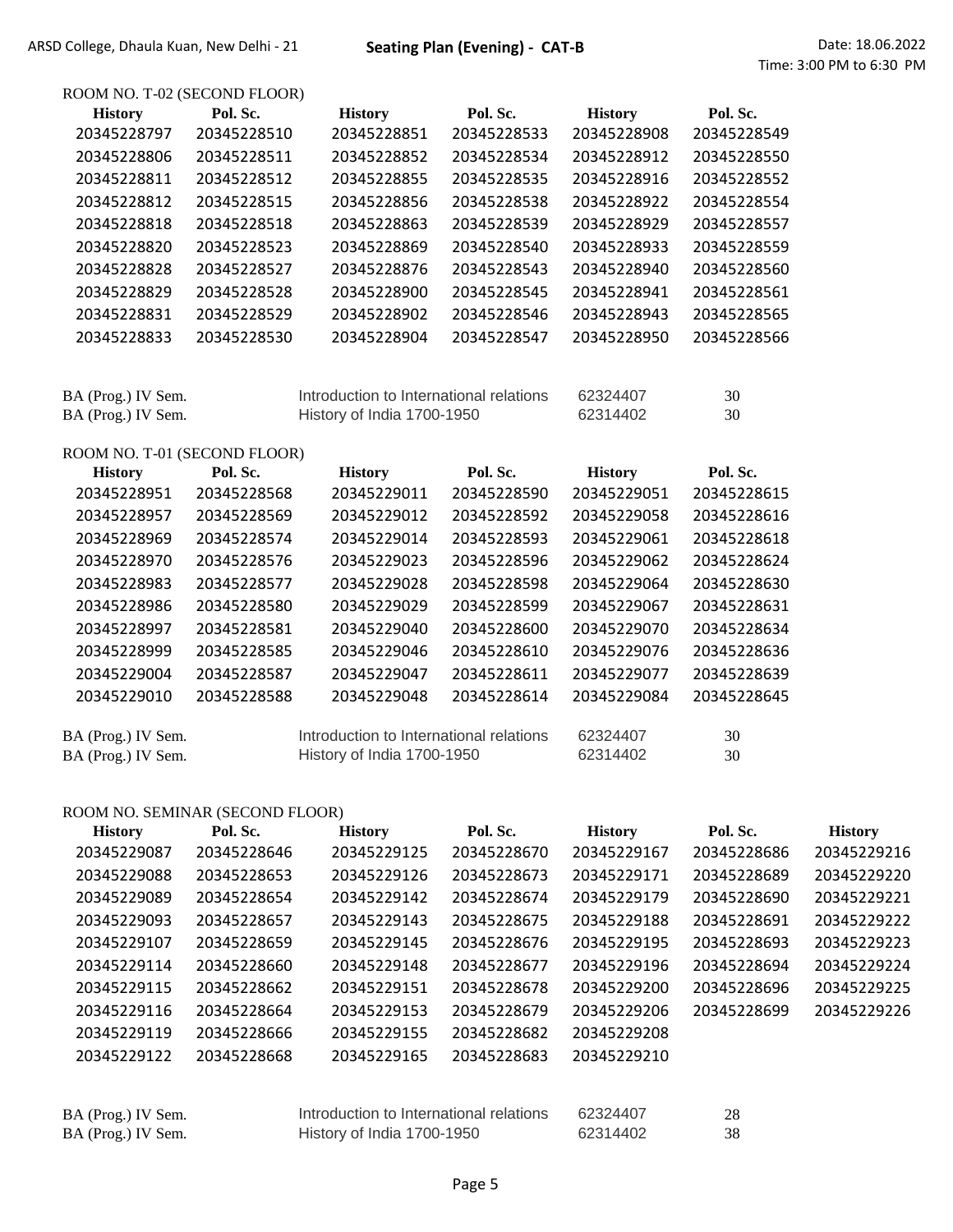# ROOM NO. CHEMISTRY LAB.-III (SECOND FLOOR)

|                           |             | <u>NOOM IVO. CHEMISTNT LAB.-III (SECOND FLOON)</u> |             |                        |             |                        |
|---------------------------|-------------|----------------------------------------------------|-------------|------------------------|-------------|------------------------|
| <b>Education (HLC)</b>    | Pol. Sc.    | <b>Education (HLC)</b>                             | Pol. Sc.    | <b>Education (HLC)</b> | Pol. Sc.    | <b>Education (HLC)</b> |
| 19347207232               | 20345228702 | 20345228020                                        | 20345228739 | 20345228066            | 20345228763 | 20345228195            |
| 20345227920               | 20345228709 | 20345228043                                        | 20345228743 | 20345228076            | 20345228770 | 20345228222            |
| 20345227922               | 20345228711 | 20345228048                                        | 20345228744 | 20345228098            | 20345228771 | 20345228224            |
| 20345227926               | 20345228714 | 20345228051                                        | 20345228750 | 20345228101            | 20345228774 | 20345228228            |
| 20345227929               | 20345228716 | 20345228052                                        | 20345228752 | 20345228106            | 20345228775 | 20345228231            |
| 20345227940               | 20345228719 | 20345228053                                        | 20345228754 | 20345228110            | 20345228778 | 20345228232            |
| 20345227956               | 20345228721 | 20345228058                                        | 20345228757 | 20345228150            | 20345228780 | 20345228243            |
| 20345227958               | 20345228723 | 20345228061                                        | 20345228758 | 20345228156            | 20345228781 | 20345228246            |
| 20345227959               | 20345228724 | 20345228063                                        | 20345228760 | 20345228170            | 20345228784 | 20345228250            |
| 20345227970               | 20345228732 | 20345228065                                        | 20345228762 | 20345228175            | 20345228787 | 20345228251            |
|                           |             |                                                    |             |                        |             |                        |
| BA (Prog.) IV Sem.        |             | Introduction to International relations            |             | 62324407               | 30          |                        |
| BA (Prog.) IV Sem.        |             | Understanding human learning (HLC)                 |             | 62434414               | 40          |                        |
|                           |             |                                                    |             |                        |             |                        |
| ROOM NO. 52 (FIRST FLOOR) |             |                                                    |             |                        |             |                        |
| <b>Education (HLC)</b>    | Pol. Sc.    | <b>Education (HLC)</b>                             | Pol. Sc.    | <b>Education (HLC)</b> | Pol. Sc.    | <b>Education (HLC)</b> |
| 20345228257               | 20345228789 | 20345228293                                        | 20345228804 | 20345228323            | 20345228822 | 20345228363            |
| 20345228263               | 20345228791 | 20345228296                                        | 20345228808 | 20345228340            | 20345228824 | 20345228364            |
| 20345228270               | 20345228794 | 20345228298                                        | 20345228809 | 20345228342            | 20345228825 | 20345228367            |
| 20345228277               | 20345228795 | 20345228301                                        | 20345228813 | 20345228343            | 20345228826 | 20345228370            |
| 20345228279               | 20345228798 | 20345228314                                        | 20345228815 | 20345228346            | 20345228827 | 20345228373            |
| 20345228282               | 20345228801 | 20345228317                                        | 20345228816 | 20345228348            | 20345228830 | 20345228392            |
| 20345228285               | 20345228802 | 20345228319                                        | 20345228817 | 20345228352            | 20345228832 | 20345228401            |
| 20345228289               | 20345228803 | 20345228322                                        | 20345228819 | 20345228356            | 20345228836 | 20345228409            |
|                           |             |                                                    |             |                        |             |                        |
|                           |             |                                                    |             |                        |             |                        |
| BA (Prog.) IV Sem.        |             | Introduction to International relations            |             | 62324407               | 24          |                        |
| BA (Prog.) IV Sem.        |             | Understanding human learning(HLC)                  |             | 62434414               | 32          |                        |
|                           |             |                                                    |             |                        |             |                        |

| ROOM NO. 63 (FIRST FLOOR) |             |                                         |             |                        |             |                        |
|---------------------------|-------------|-----------------------------------------|-------------|------------------------|-------------|------------------------|
| <b>Education (HLC)</b>    | Pol. Sc.    | <b>Education (HLC)</b>                  | Pol. Sc.    | <b>Education</b> (HLC) | Pol. Sc.    | <b>Education</b> (HLC) |
| 20345228411               | 20345228837 | 20345228436                             | 20345228854 | 20345228497            | 20345228870 | 20345228555            |
| 20345228415               | 20345228839 | 20345228441                             | 20345228857 | 20345228505            | 20345228872 | 20345228562            |
| 20345228421               | 20345228844 | 20345228449                             | 20345228858 | 20345228508            | 20345228875 | 20345228567            |
| 20345228425               | 20345228845 | 20345228466                             | 20345228860 | 20345228514            | 20345228877 | 20345228575            |
| 20345228429               | 20345228846 | 20345228470                             | 20345228861 | 20345228516            | 20345228878 | 20345228583            |
| 20345228430               | 20345228848 | 20345228478                             | 20345228864 | 20345228517            | 20345228879 | 20345228586            |
| 20345228431               | 20345228849 | 20345228487                             | 20345228865 | 20345228544            | 20345228883 | 20345228591            |
| 20345228434               | 20345228850 | 20345228494                             | 20345228866 | 20345228553            | 20345228884 | 20345228597            |
|                           |             |                                         |             |                        |             |                        |
| BA (Prog.) IV Sem.        |             | Introduction to International relations |             | 62324407               | 24          |                        |
| BA (Prog.) IV Sem.        |             | Understanding human learning (HLC)      |             | 62434414               | 32          |                        |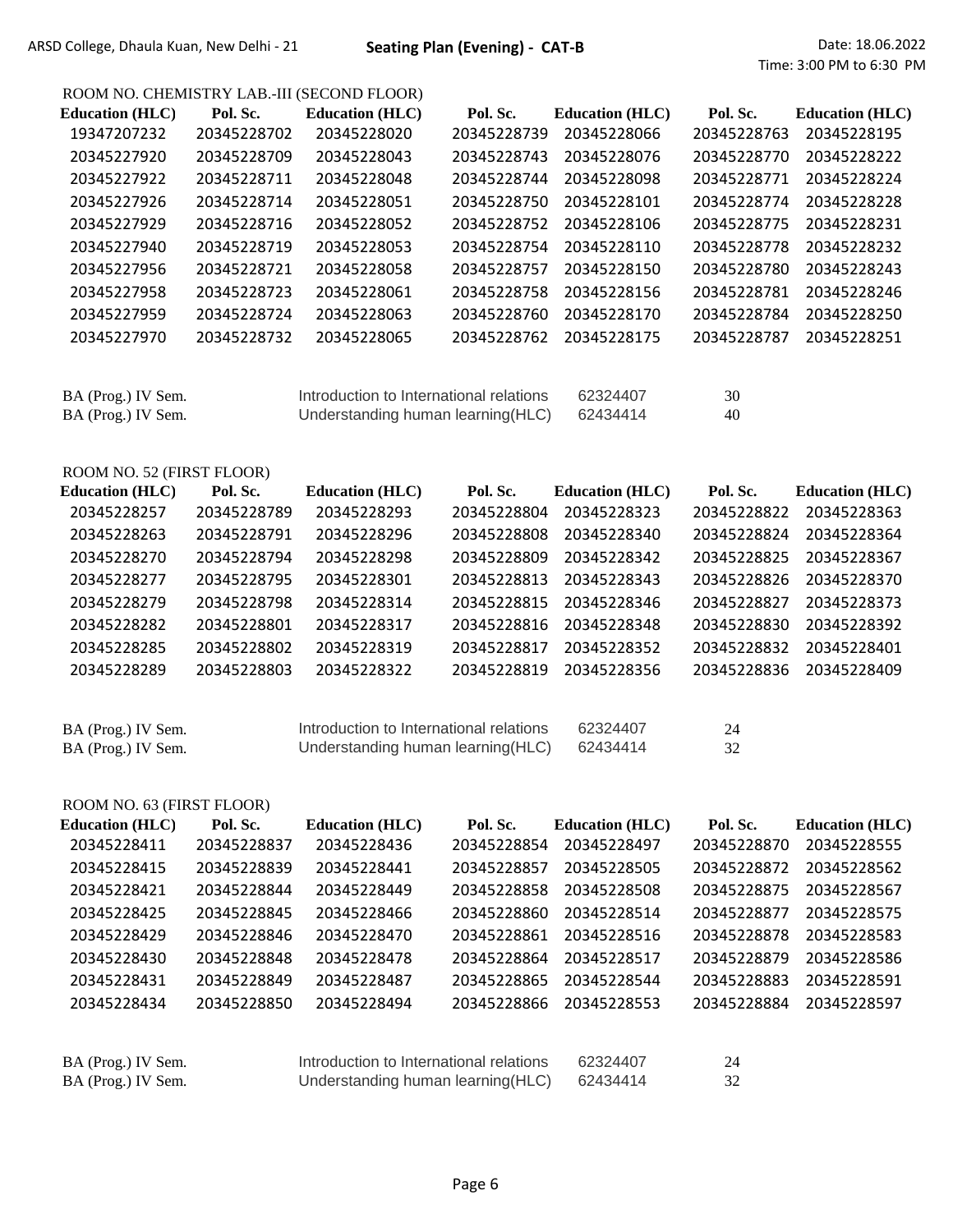## ROOM NO. 08 (GROUND FLOOR)

| <b>Education (HLC)</b> | Pol. Sc.    | <b>Education</b> (HLC)                  | Pol. Sc.    | <b>Education (HLC)</b> | Pol. Sc.    | <b>Education</b> (HLC) |
|------------------------|-------------|-----------------------------------------|-------------|------------------------|-------------|------------------------|
| 20345228609            | 20345228886 | 20345228651                             | 20345228903 | 20345228706            | 20345228928 | 20345228764            |
| 20345228612            | 20345228887 | 20345228658                             | 20345228907 | 20345228707            | 20345228930 | 20345228765            |
| 20345228613            | 20345228889 | 20345228661                             | 20345228910 | 20345228708            | 20345228931 | 20345228767            |
| 20345228620            | 20345228893 | 20345228671                             | 20345228913 | 20345228710            | 20345228935 | 20345228772            |
| 20345228623            | 20345228895 | 20345228672                             | 20345228915 | 20345228717            | 20345228937 | 20345228773            |
| 20345228628            | 20345228896 | 20345228680                             | 20345228921 | 20345228736            | 20345228938 | 20345228782            |
| 20345228640            | 20345228897 | 20345228685                             | 20345228923 | 20345228748            | 20345228939 | 20345228785            |
| 20345228641            | 20345228898 | 20345228688                             | 20345228924 | 20345228755            | 20345228942 | 20345228790            |
|                        |             |                                         |             |                        |             |                        |
| BA (Prog.) IV Sem.     |             | Introduction to International relations |             | 62324407               | 24          |                        |

BA (Frog.) IV Sem.<br>BA (Prog.) IV Sem. Understanding human learning (HLC) 62434414 32

| ROOM NO. 19 (GROUND FLOOR) |  |               |
|----------------------------|--|---------------|
|                            |  | $\sim$ $\sim$ |

| Pol. Sc.               | Pol. Sc.                                | Pol. Sc.               | Pol. Sc.    |
|------------------------|-----------------------------------------|------------------------|-------------|
| <b>Education (HLC)</b> | <b>Education</b> (HLC)                  | <b>Education</b> (HLC) |             |
| 20345228947            | 20345228963                             | 20345228974            | 20345228993 |
| 20345228793            | 20345228834                             | 20345228867            |             |
| 20345228949            | 20345228964                             | 20345228975            | 20345228994 |
| 20345228796            | 20345228835                             | 20345228868            |             |
| 20345228952            | 20345228966                             | 20345228976            | 20345228998 |
| 20345228799            | 20345228838                             | 20345228873            |             |
| 20345228953            | 20345228967                             | 20345228977            | 20345229000 |
| 20345228805            | 20345228840                             | 20345228881            |             |
| 20345228954            | 20345228968                             | 20345228978            | 20345229001 |
| 20345228807            | 20345228843                             | 20345228888            |             |
| 20345228810            | 20345228971                             | 20345228980            | 20345229003 |
| 20345228955            | 20345228847                             | 20345228891            |             |
| 20345228956            | 20345228972                             | 20345228987            | 20345229005 |
| 20345228821            | 20345228859                             | 20345228899            |             |
| 20345228823            | 20345228973                             | 20345228991            | 20345229007 |
| 20345228958            | 20345228862                             | 20345228905            |             |
|                        |                                         |                        |             |
|                        |                                         |                        |             |
| BA (Prog.) IV Sem.     | Introduction to International relations | 62324407<br>32         |             |

| BA (Prog.) IV Sem. | Introduction to International relations | 62324407 |  |
|--------------------|-----------------------------------------|----------|--|
| BA (Prog.) IV Sem. | Understanding human learning (HLC)      | 62434414 |  |

| Pol. Sc.           | <b>Education</b> (HLC) | Pol. Sc.                                | <b>Education</b> (HLC)             | Pol. Sc.    | <b>Education (HLC)</b> | Pol. Sc.    |
|--------------------|------------------------|-----------------------------------------|------------------------------------|-------------|------------------------|-------------|
| 20345229008        | 20345228909            | 20345229024                             | 20345228946                        | 20345229039 | 20345228989            | 20345229056 |
| 20345229016        | 20345228917            | 20345229025                             | 20345228948                        | 20345229042 | 20345228992            | 20345229057 |
| 20345229017        | 20345228919            | 20345229026                             | 20345228960                        | 20345229043 | 20345228995            | 20345229059 |
| 20345229018        | 20345228927            | 20345229027                             | 20345228965                        | 20345229045 | 20345229006            | 20345229060 |
| 20345229019        | 20345228932            | 20345229032                             | 20345228982                        | 20345229050 | 20345229009            | 20345229074 |
| 20345229020        | 20345228934            | 20345229035                             | 20345228984                        | 20345229053 | 20345229013            | 20345229075 |
| 20345229021        | 20345228944            | 20345229036                             | 20345228985                        | 20345229054 | 20345229015            | 20345229080 |
| 20345229022        | 20345228945            | 20345229037                             | 20345228988                        | 20345229055 | 20345229030            | 20345229085 |
| BA (Prog.) IV Sem. |                        | Introduction to International relations |                                    | 62324407    | 32                     |             |
| BA (Prog.) IV Sem. |                        |                                         | Understanding human learning (HLC) | 62434414    | 24                     |             |